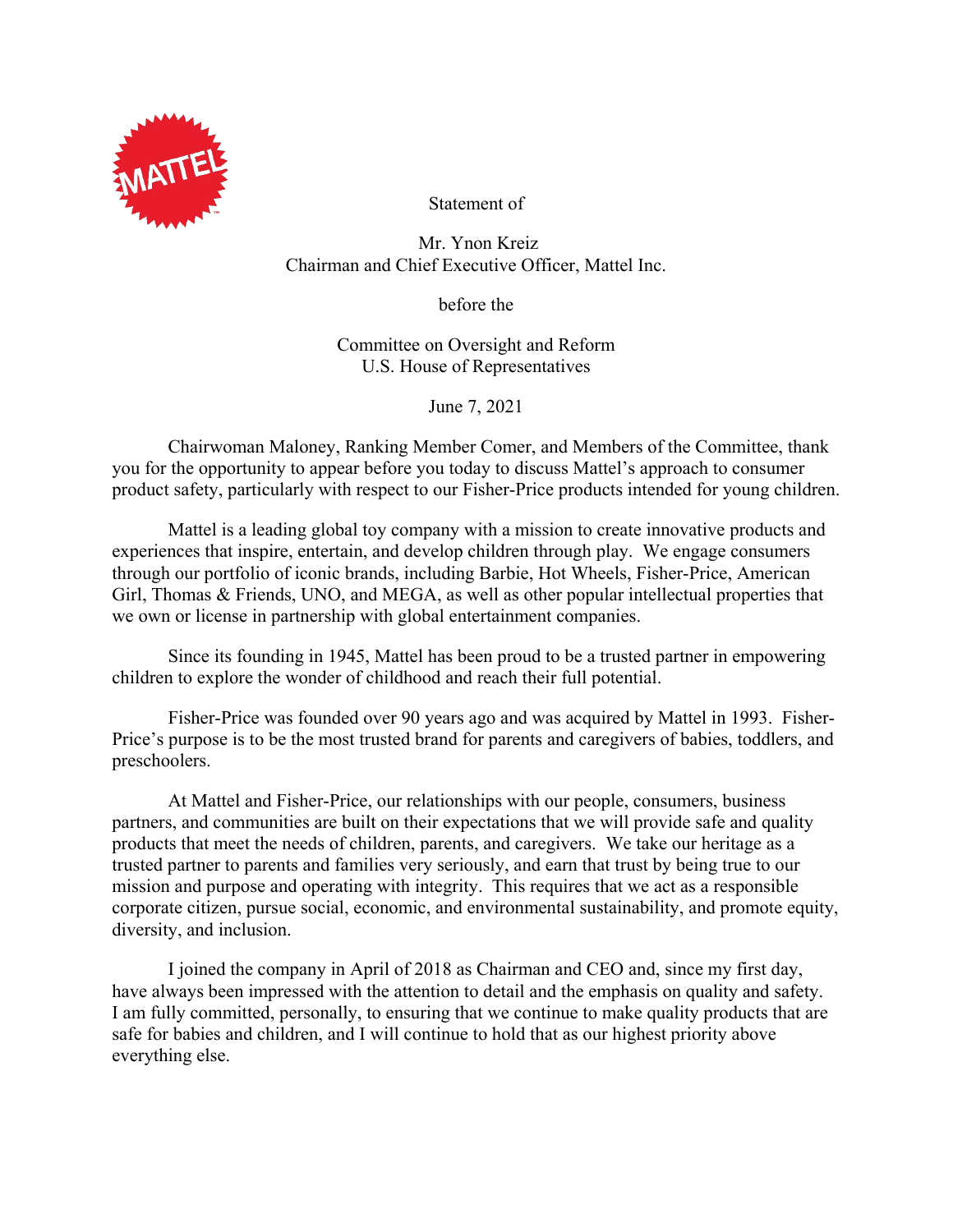On behalf of myself and everyone at Mattel, I want to convey my deep and sincere condolences to the parents and anyone affected by the heartbreaking tragedies we will discuss today. I am a father of four young children, and I can only imagine that there can be no more terrible loss than that of a child.

Product quality and safety are at the heart of everything we do. They are the reason I have welcomed the opportunity to speak to you today, to engage as an active partner with you in our collective goal to do everything we can together to help ensure the safety and well-being of babies and children.

We have always recognized that our responsibility for our products does not end once they go to market. We remain committed to continuously monitor, collect, and respond to safety data associated with each of our products to ensure the highest level of safety and quality.

Equally important, we never stop improving our safety policies and practices and establishing new ones. Over the last year and a half we made significant progress to strengthen our capabilities and have added respected leaders in quality, safety, and compliance, created the Medical and Scientific Safety Council, and launched the *Safe Start* education campaign for parents and caregivers.

In the remainder of my testimony, I would like to expand on these important points and provide additional information on each of the components in Mattel's comprehensive approach and process regarding consumer-product safety and our continuous efforts to improve our performance in this important area.

\* \* \*

 As a general approach, we integrate product safety considerations into each step in the product development process, beginning with our initial product design and development, and continuing through assessment of consumer feedback and other reports regarding products already in the market, as well as through our regular communications with federal regulators at the Consumer Product Safety Commission (CPSC).

Mattel's consumer-product safety process includes the following essential elements:

- In developing products, Mattel complies with mandatory product-safety standards adopted by the CPSC, as well as voluntary consensus standards developed by ASTM International. Mattel participates in the development of consensus safety standards along with regulators, consumer advocates, and others.
- We maintain and adhere to internal standards (QSOPs or Quality Safety Operating Procedures) that track mandatory and voluntary standards, and often supplement standards or address situations that do not have an applicable standard.
- Mattel maintains a department of approximately 450 professionals focused on product safety and quality. Our internal experts include engineers, product safety specialists, compliance experts, test laboratory personnel, child development experts, and others involved in product development and manufacturing, adherence to federal requirements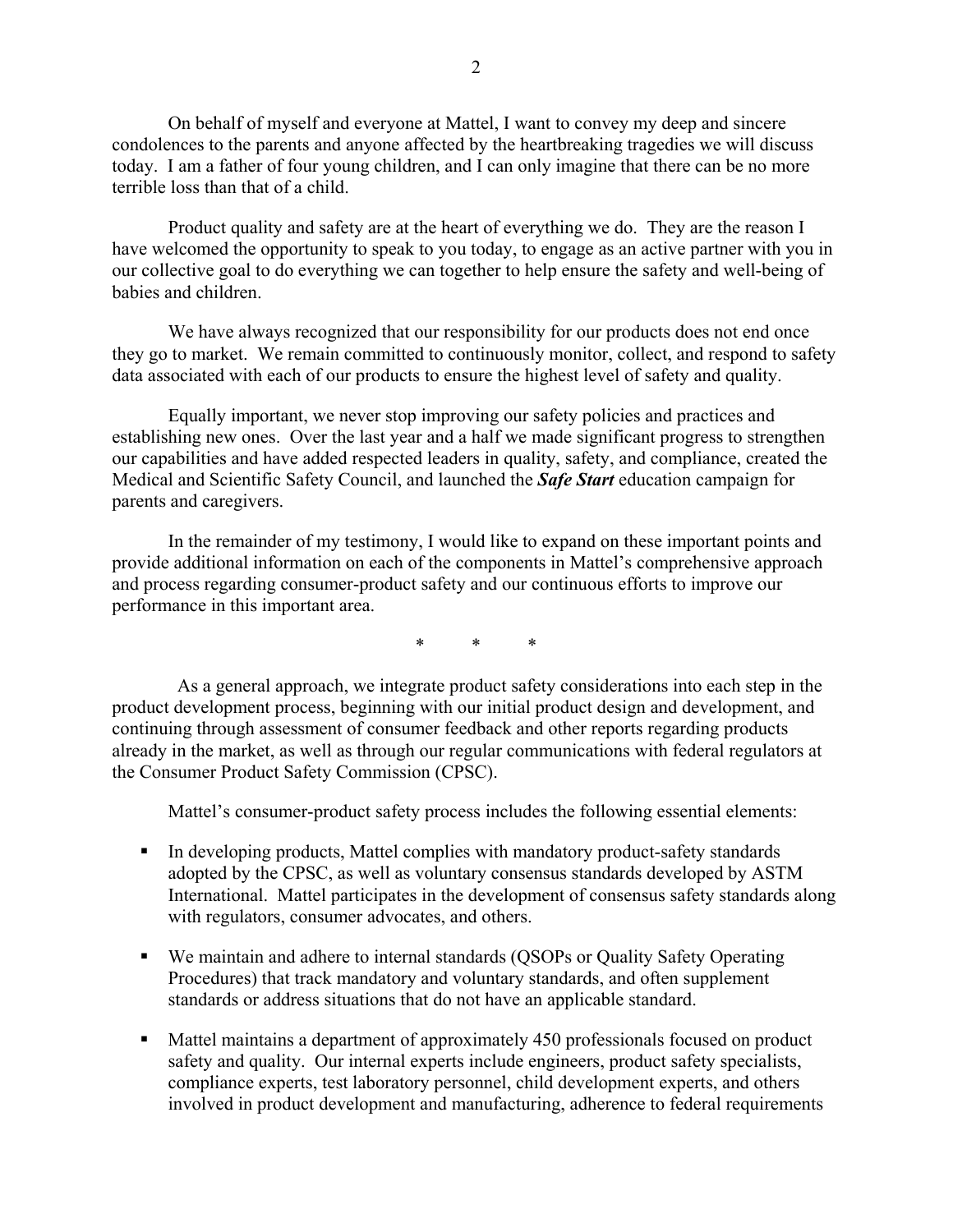and other standards, communications with the CPSC, and monitoring of safety incidents reported to us about our products.

- A safety committee of product-safety specialists, composed of engineers, designers, and others, assesses each new juvenile product before it goes to market. This safety committee looks at every detail, considering the materials we use, how the product may be used or misused, how the pieces fit, how the parts move, how the electronics function, and more. If the product-development team wishes to move forward with a new product, it must first address all of the safety committee's concerns.
- To ensure our safety-review process is thorough, Mattel operates eight accredited, stateof-the-art laboratories around the world to evaluate our toys for safety, quality, and durability. At these sites, our products go through rigorous testing to prove they can endure even the roughest play.
- In the case of Fisher-Price, we take extra precautions and test prototype products in the Fisher-Price Play Lab. At the Play Lab, Fisher-Price's researchers and productdevelopment experts analyze play patterns with children and solicit feedback from parents. The Play Lab staff includes researchers with backgrounds and advanced degrees in child development and psychology who participate in the design and development of products. Researchers at the Play Lab conduct onsite testing, during which they observe children using and interacting with Fisher-Price products. They also conduct in-home testing with Fisher-Price employees and parents from the general public. In-home tests allow parents to use a product in a real-world environment for a period of time and then complete a detailed survey providing feedback regarding their use and experiences with the product. The Play Lab works with Fisher-Price's safety team to ensure the safety of products before launch.
- Mattel voluntarily submits all applicable juvenile products to independent laboratory testing under the JPMA Certification program. Certification testing is performed by an independent laboratory to verify that the product meets the highest standards for safety.
- After a product goes to market, we closely monitor reports from consumers and others that relate to the safety of our products, carefully logging and tracking contacts from consumers (such as calls to our customer-support line), flagging safety-related customer comments and forwarding them to the product-safety team for analysis. Mattel professionals often reach out directly to consumers to gather additional information about the incidents to assist in this process.
- A product-safety team convenes a weekly meeting to review safety incidents and examines both individual cases and aggregate data and trends. The weekly meeting includes representatives from various specialties within the company, including product safety, product quality, product development, and compliance. The team discusses the potential causes of incidents, considers product modifications that could prevent future incidents, and assesses the need for additional analysis and, when appropriate, potential corrective actions.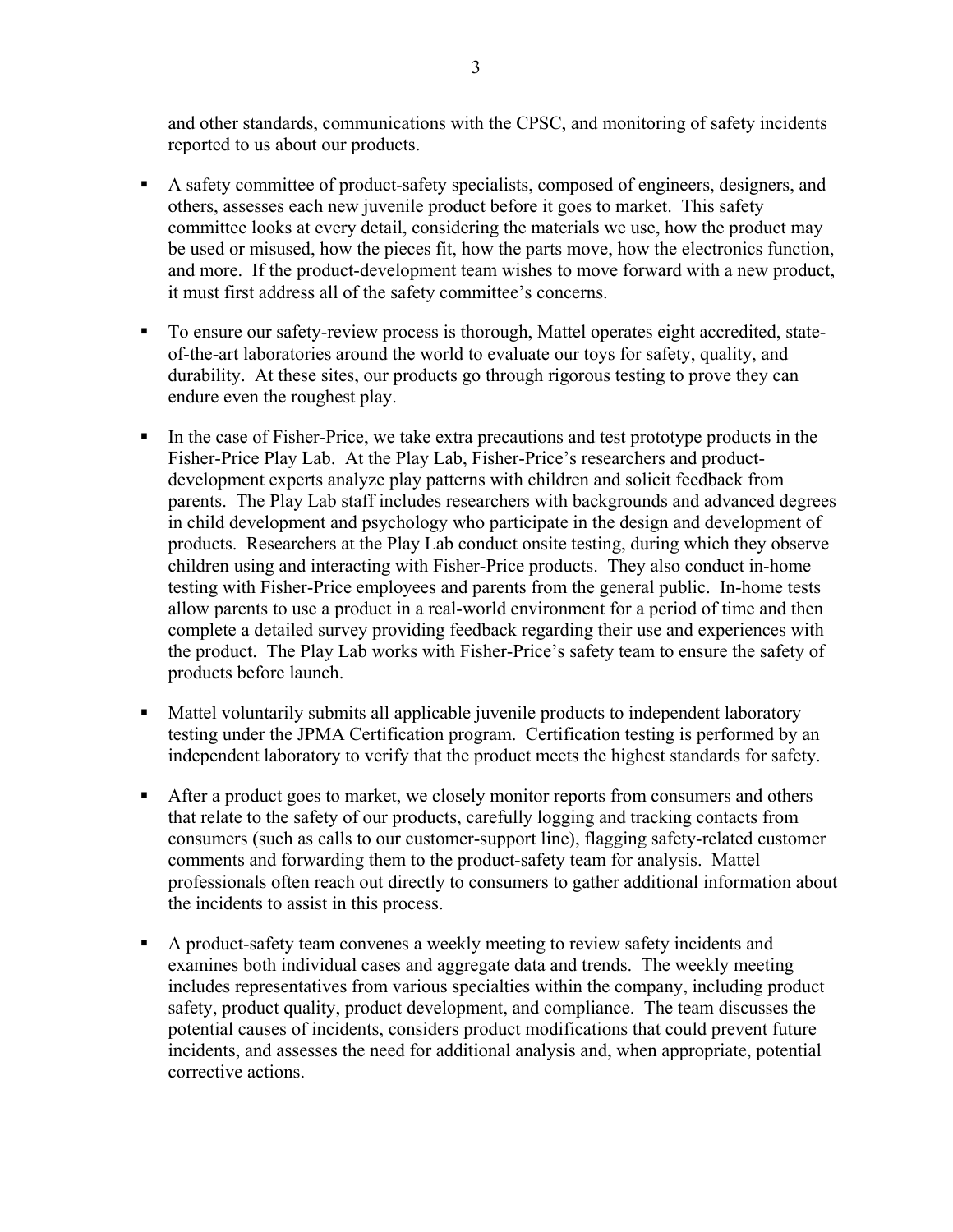Mattel believes that close cooperation and collaboration with the CPSC significantly contributes to product safety, and we have a track record of transparently sharing information with the CPSC. Since 2007, Mattel has provided weekly data to the CPSC on all reports of injuries potentially associated with our products that meet certain criteria, including fatalities and serious injuries. Through this program, Mattel has provided reams of data to the CPSC. In addition to these weekly reports, Mattel also has a practice of conveying to the CPSC within one business day of receipt any reports of fatalities reportedly associated with our products.

Considering our robust processes and systems, we are confident that all of our products are safe when used as intended, in accordance with the warnings and instructions. Product recalls, albeit unfortunate, are also an important component of our product-safety process. Despite our comprehensive product-development process, we sometimes learn new facts about a product after it is already on the market. We will not hesitate to recall a product when we determine that a recall is in consumers' best interests.

As I commented earlier, we stand steadfast in our commitment to continuously improve our product-safety processes, and we recently strengthened our capabilities in furtherance of that commitment:

- Mattel established a new, senior-level executive position a Senior Vice President, Global Quality, Product Safety, and Regulatory Compliance. Joseph Vinhais, a veteran of quality assurance and compliance in a highly regulated industry, serves in this role. This new position oversees Mattel's entire product-safety efforts, including collaboration with the CPSC.
- Mattel launched a Medical and Scientific Safety Council, which plays an important role in our efforts. The Council, composed of leading experts in pediatric health and safety from some of the country's top medical establishments and universities, provides professional opinions, advice, and recommendations related to product safety and product development, informing our work and helping promote safe practices.
- Fisher-Price launched our *Safe Start* educational campaign. The campaign features key safety tips and a video series in which experts in baby and child health and development provide critical information to parents and caregivers on an array of topics – including the safe use of products, appropriate environments for sleep, and the proper use of safety restraints.
- **Dur first Safe Start** video focuses on safe environments for babies' sleep, the critical importance of closely adhering to product instructions and safety labels, the proper use of safety restraints in babies' and children's products, and the importance of moving babies from products not designed for sleep to products that are intended for sleep. We will expand this educational campaign to cover additional safety topics, and we sincerely hope that it will result in parents and caregivers safely using products manufactured by all companies, not just Mattel and Fisher-Price.

I hope you find this summary of our safety efforts helpful. My colleague, Chuck Scothon, Senior Vice President, General Manager, and Global Head of Infant and Preschool at